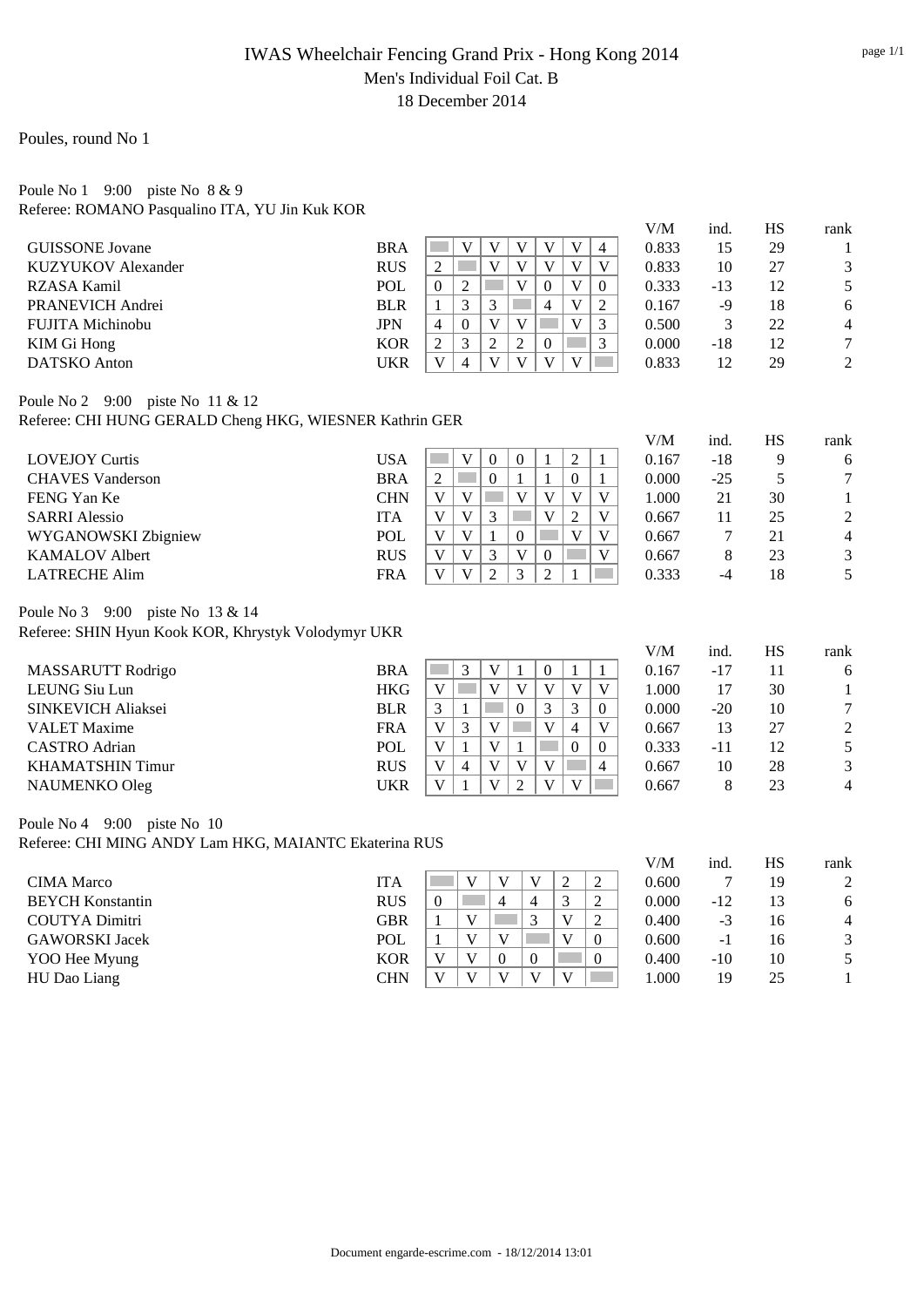## IWAS Wheelchair Fencing Grand Prix - Hong Kong 2014 Men's Individual Foil Cat. B 18 December 2014

### Ranking of poules, round No 1 (ordered by ranking - 27 fencers)

| rank           | name and first name       | country    | V/M   | indicator      | hits scored | group      |
|----------------|---------------------------|------------|-------|----------------|-------------|------------|
| $\mathbf{1}$   | FENG Yan Ke               | <b>CHN</b> | 1.000 | 21             | 30          | qualifier  |
| 2              | HU Dao Liang              | <b>CHN</b> | 1.000 | 19             | 25          | qualifier  |
| 3              | <b>LEUNG Siu Lun</b>      | <b>HKG</b> | 1.000 | 17             | 30          | qualifier  |
| $\overline{4}$ | <b>GUISSONE Jovane</b>    | <b>BRA</b> | 0.833 | 15             | 29          | qualifier  |
| 5              | <b>DATSKO</b> Anton       | <b>UKR</b> | 0.833 | 12             | 29          | qualifier  |
| 6              | <b>KUZYUKOV</b> Alexander | <b>RUS</b> | 0.833 | 10             | 27          | qualifier  |
| 7              | <b>VALET Maxime</b>       | <b>FRA</b> | 0.667 | 13             | 27          | qualifier  |
| 8              | <b>SARRI Alessio</b>      | <b>ITA</b> | 0.667 | 11             | 25          | qualifier  |
| 9              | <b>KHAMATSHIN Timur</b>   | <b>RUS</b> | 0.667 | 10             | 28          | qualifier  |
| 10             | <b>KAMALOV Albert</b>     | <b>RUS</b> | 0.667 | 8              | 23          | qualifier  |
| 10             | NAUMENKO Oleg             | <b>UKR</b> | 0.667 | 8              | 23          | qualifier  |
| 12             | WYGANOWSKI Zbigniew       | <b>POL</b> | 0.667 | $\overline{7}$ | 21          | qualifier  |
| 13             | <b>CIMA</b> Marco         | <b>ITA</b> | 0.600 | $\tau$         | 19          | qualifier  |
| 14             | <b>GAWORSKI</b> Jacek     | POL        | 0.600 | $-1$           | 16          | qualifier  |
| 15             | FUJITA Michinobu          | <b>JPN</b> | 0.500 | 3              | 22          | qualifier  |
| 16             | <b>COUTYA Dimitri</b>     | <b>GBR</b> | 0.400 | $-3$           | 16          | qualifier  |
| 17             | YOO Hee Myung             | <b>KOR</b> | 0.400 | $-10$          | 10          | qualifier  |
| 18             | <b>LATRECHE Alim</b>      | <b>FRA</b> | 0.333 | $-4$           | 18          | qualifier  |
| 19             | <b>CASTRO</b> Adrian      | <b>POL</b> | 0.333 | $-11$          | 12          | qualifier  |
| 20             | <b>RZASA Kamil</b>        | <b>POL</b> | 0.333 | $-13$          | 12          | qualifier  |
| 21             | PRANEVICH Andrei          | <b>BLR</b> | 0.167 | $-9$           | 18          | qualifier  |
| 22             | MASSARUTT Rodrigo         | <b>BRA</b> | 0.167 | $-17$          | 11          | eliminated |
| 23             | <b>LOVEJOY Curtis</b>     | <b>USA</b> | 0.167 | $-18$          | 9           | eliminated |
| 24             | <b>BEYCH Konstantin</b>   | <b>RUS</b> | 0.000 | $-12$          | 13          | eliminated |
| 25             | KIM Gi Hong               | <b>KOR</b> | 0.000 | $-18$          | 12          | eliminated |
| 26             | SINKEVICH Aliaksei        | <b>BLR</b> | 0.000 | $-20$          | 10          | eliminated |
| 27             | <b>CHAVES Vanderson</b>   | <b>BRA</b> | 0.000 | $-25$          | 5           | eliminated |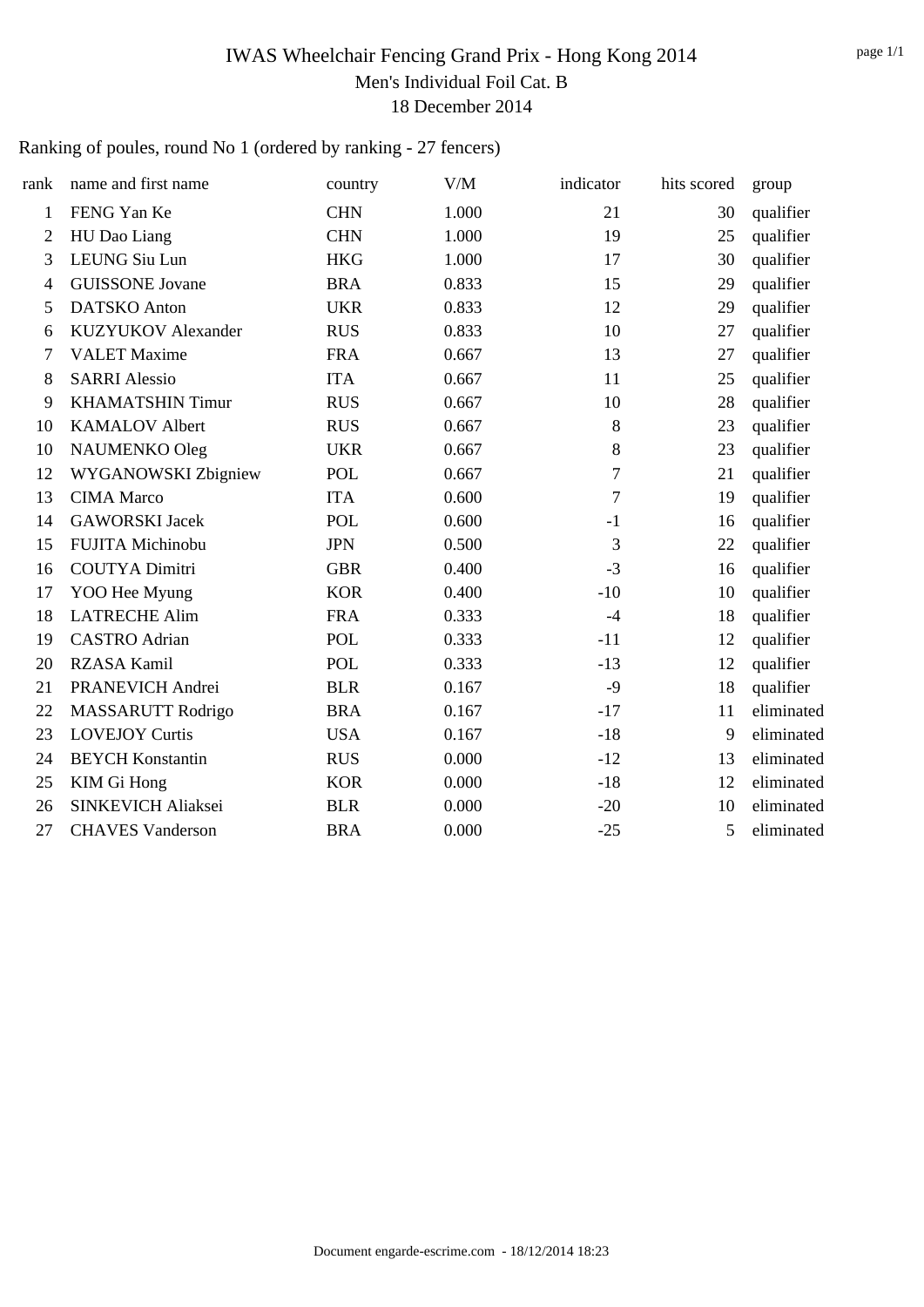#### IWAS Wheelchair Fencing Grand Prix - Hong Kong 2014

Men's Individual Foil Cat. B

18 December 2014